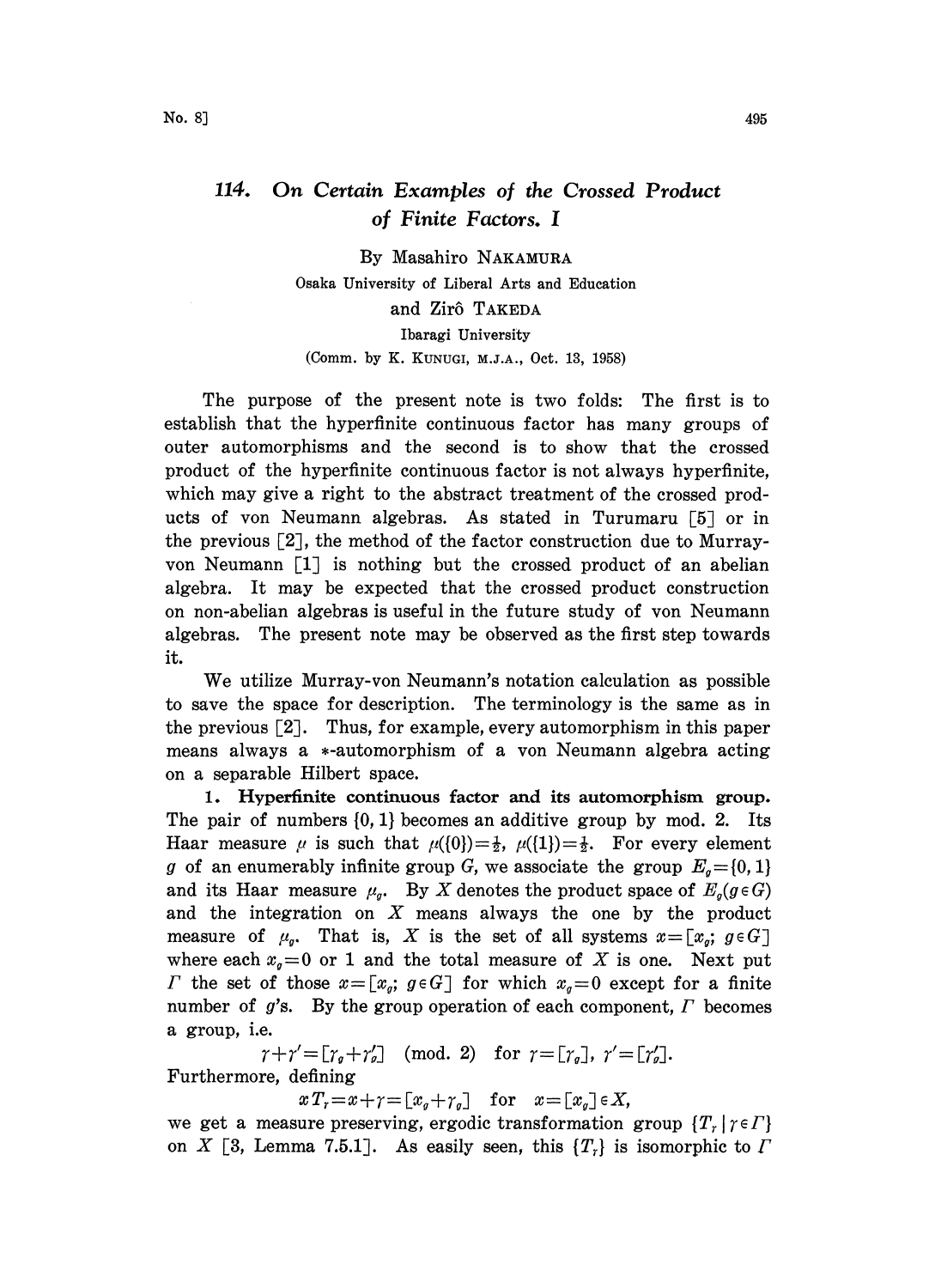as an abstract group. Since  $\Gamma$  is the set theoretical sum of countable family of finite subgroups, the von Neumann algebra constructed by the Murray-von Neumann method for the measure space X and the transformation group  $\{T_i | \gamma \in \Gamma\}$  is a hyperfinite continuous factor. This is summarized as follows:

Let H be the Hilbert space of complex valued function  $F(\gamma, x)$  on  $\Gamma \times X$  such that

$$
\sum_{\tau\in\varGamma}\,\,\int\limits_{x}\,\,\vert\,F(\tau,\,x)\,\vert^{\scriptscriptstyle 2}\,dx\!<\!\infty\;\! .
$$

Defining

$$
U_{r_0} \cdot F(\gamma, x) = F(\gamma + \gamma_0, xT_{r_0}) \quad \text{for} \quad \gamma_0 \in \Gamma
$$
  

$$
L_{\varphi} \cdot F(\gamma, x) = \varphi(x)F(\gamma, x)
$$

for bounded measurable function  $\varphi(x)$  on X, we get bounded operators  $U_{\tau_o}$ ,  $L_{\varphi}$  on H and these operators  $\{U_{\tau_o} | \tau_o \in \Gamma\}$ ,  $\{L_{\varphi} | \varphi \in L^{\infty}(X)\}$  generate <sup>a</sup> hyperfinite continuous factor A standardly acting on H.

For  $x=[x_g]\in X$ ,  $\gamma=[\gamma_g]\in\Gamma$ , put  $xT_{g_0}=[x_{g_0g_0}]$  and  $\gamma T_{g_0}=[\gamma_{g_0g_0}]$  $(g_0 \in G)$ , then G is faithfully represented as a measure preserving transformation group on X and as a permutation group of  $\Gamma$  respectively. Thus defining

 $U_{g_0}\cdot F(\gamma, x)=F(\gamma T_{g_0}, x T_{g_0})$  for  $F(\gamma, x)\in H$ ,

we get a unitary group on  $H$ , which is anti-isomorphic to  $G$ . Furthermore, by the definitions of  $T_{g_0}$ ,  $T_{r_0}$ 

$$
x \, T_{g_0}^{-1} T_{r_0} T_g \! = \! x \, T_{\tau r_0} r_{g_0},
$$

Hence we get

$$
U_{g_0}U_{r_0}U_{g_0}^* \cdot F(\gamma, x) = U_{(r_0r_{g_0})}F(\gamma, x)
$$
  

$$
U_{g_0}L_xU_{g_0}^* \cdot F(\gamma, x) = \varphi(xT_{g_0})F(\gamma, x).
$$

 $U_{g_0}L_{\varphi}U_{g_0}^* \cdot F(\gamma, x) = \varphi(xT_{g_0})F(\gamma, x).$ <br>
These show  $U_{g_0}^{g_0} \equiv U_{g_0}U_{r_0}U_{g_0}^* \in \mathbf{A}$  and  $L_{\varphi}^{g_0} \equiv U_{g_0}L_{\varphi}U_{g_0}^* \in \mathbf{A}$  and so every  $g_0 \in G$  determines an automorphism of A. Thus G is represented as an automorphism group of  $A$ . This representation is faithful. Thus we obtain

THEOREM 1. If G is an enumerably infinite abstract group, then there exists an automorphism group on a hyperfinite continuous factor which is isomorphic to G.

2. Outer automorphism groups. As seen in the previous paper, outer automorphism group is important in the crossed product. We shall give a criterion for a group of automorphisms being outer.

THEOREM 2. If G is a torsion free enumerably infinite group, that is, every element of G, except the unit, has infinte order, then the automorphism group of a hyperfinite continuous factor in Theorem 1 is outer.

Proof. By Murray-von Neumann [1, Lemma 12.4.1], every element  $A$  in  $A$  is expressed as

$$
A \approx \big[\big[\chi_c(x)\big]\big]_{x \in X, \ c \in \Gamma},
$$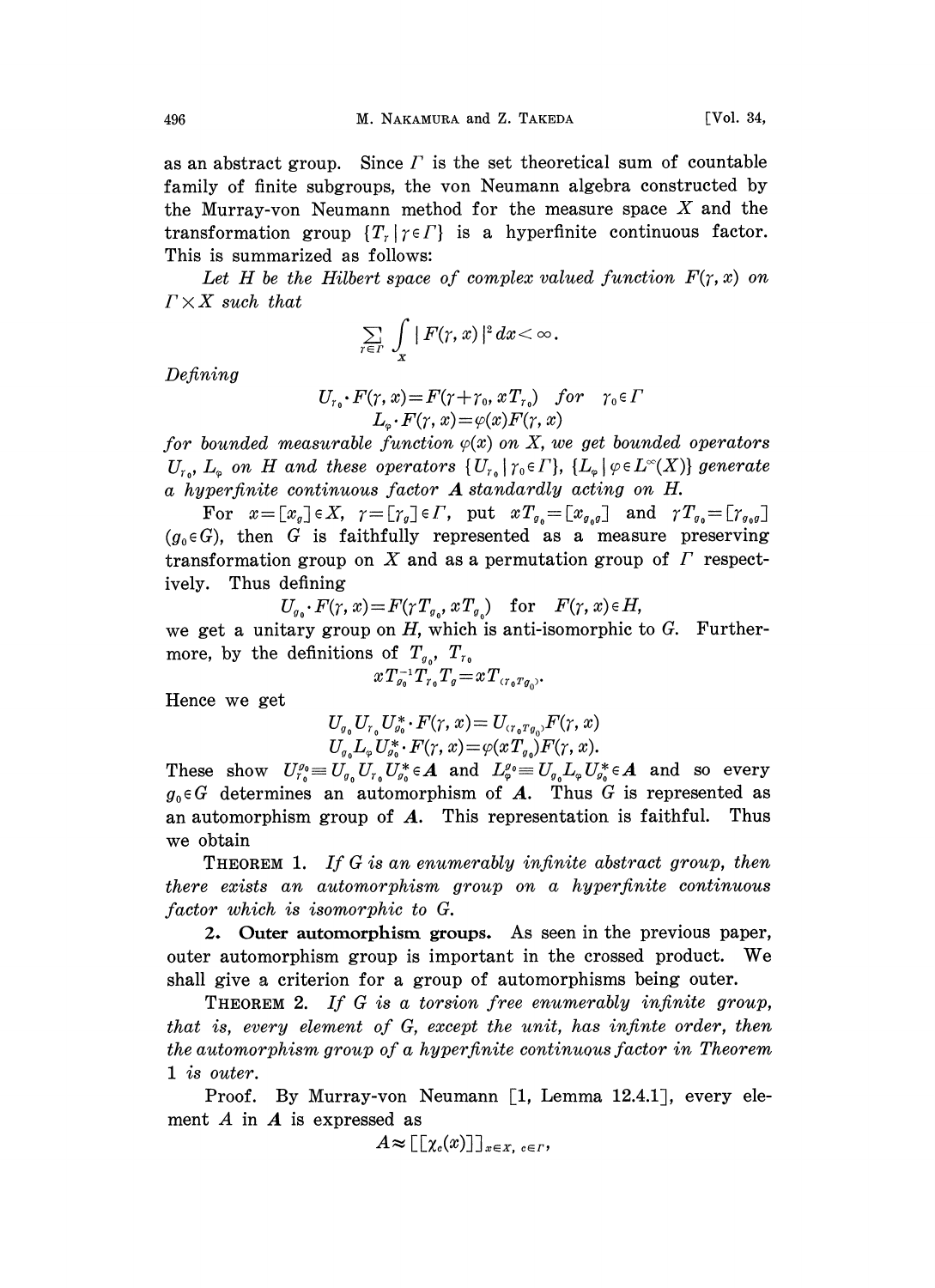where  $\chi_c(x) \in L^{\infty}(X)$ , and we can study the algebraic operation in A with this expression.

For  $f(x) \in L^2(X)$  and

$$
\varphi_s(\gamma) = \begin{cases} 1 & \text{if } \gamma = s \\ 0 & \text{if } \gamma = s \end{cases}
$$
\n
$$
U_{r_0}\{f(x)\varphi_s(\gamma)\} = f(x + \gamma_0)\varphi_s(\gamma + \gamma_0) = \begin{cases} f(x + \gamma_0) & \text{if } \gamma + \gamma_0 = s \\ 0 & \text{if } \gamma + \gamma_0 + s. \end{cases}
$$

Hence

$$
U_{r_0} \approx \begin{bmatrix} \begin{bmatrix} \chi^r_0(x) \end{bmatrix} \end{bmatrix} \quad \text{where} \quad \chi^r_0(x) = \begin{cases} 1 & \text{if} \quad c = \gamma_0 \\ 0 & \text{if} \quad c \neq \gamma_0. \end{cases}
$$

Similarly

$$
U_{r_0}^{g_0}=U_{\langle r_0r_{g_0}\rangle}\approx \llbracket \llbracket \chi_{c}^{r_0r_{g_0}}(x) \rrbracket \rrbracket.
$$

If there exists a  $V \in A$  such that  $X^{q_0}=V X V^*$  for every  $X \in A$ ,  $V \approx [[\xi_c(x)]]$ , we take  $\gamma_0 = [\gamma_g^0]$  where  $\gamma_g^0 = 1$  if  $g = 1$  (the unit of G),  $\gamma^o_o=0 \hspace{0.2cm} \text{otherwise}, \hspace{0.2cm} \text{then} \hspace{0.2cm} U^o_{r^o_o}V=VU_{r_o} \hspace{0.2cm} \text{and} \ U^{o_o}_{r^o_{o}}V\approx \llbracket [\varSigma_r \chi^{r_o}_r r_{o_o}(x) \, \hat{\xi}_{e+r}(x+r) ] \, \rrbracket = \llbracket [\hat{\xi}_{e+r_o r_{o_o}}(x+r_o T_{o_o}) ]$ 

$$
U_{r_0}^{\varrho_0} V \approx \llbracket \left[ \varSigma_r \chi_r^{r_0 r} \varphi_0(x) \xi_{e+r}(x+\gamma) \right] \rrbracket = \llbracket \xi_{e+r_0 r} \varphi_0(x+\gamma_0 T_{g_0}) \rrbracket \rrbracket
$$
  

$$
V U_{r_0} \approx \llbracket \left[ \varSigma_r \xi_r(x) \chi_{e+r}^{r_0}(x+\gamma) \right] \rrbracket = \llbracket \left[ \xi_{e+r_0}(x) \right] \rrbracket.
$$

Therefore,

$$
\xi_{c+r_0}(x) = \xi_{c+r_0r_0}(x+r_0T_{g_0})
$$
 a.e.

Since  $U_{\tau_0}^{g_0g_0}V= VU_{\tau_0}^{g_0}$ , by the similar calculation, we get  $\xi_{c+r_0Tg_0}(x)=\xi_{c+r_0Tg_0Tg_0}(x+\gamma_0T_{g_0}T_{g_0})$  a.e.

Hence

 $\xi_{c+r_0}(x)=\xi_{c+r_0T_{g_0}}(x+\gamma_0T_{g_0})=\xi_{c+r_0T_{g_0}T_{g_0}}(x+\gamma_0T_{g_0}+\gamma_0T_{g_0}T_{g_0})=\cdots$  a.e. By the assumption, G is torsion free and so if  $g_0 \neq 1$ , each element of  $\{ \gamma_0, \gamma_0 T_{q_0}, \gamma_0 T_{q_0}, \cdots \}$  is different from others. For an arbitrary  $d_0 \in \Gamma$ , there exists  $c \in \Gamma$  such that  $d_0 = c + \gamma_0$ . By the above equality

$$
\int_{X} |\xi_{a_{0}}(x)|^{2} dx = \int_{X} |\xi_{c+r_{0}}(x+\gamma_{0})|^{2} dx = \int_{X} |\xi_{c+r_{0}T g_{0}}(x+\gamma_{0}T_{g_{0}})|^{2} dx
$$
  
= 
$$
\int_{X} |\xi_{c+r_{0}T g_{0}T g_{0}}(x+\gamma_{0}T_{g_{0}}) + \gamma_{0}T_{g_{0}}T_{g_{0}})|^{2} dx = \cdots
$$

On the other hand, the trace of  $V^*V$  is given by

$$
\tau(V^*V)=\sum_{d\in\varGamma}\int_X|\xi_d(x)|^2\,dx<\infty.
$$

This means

$$
\int\limits_{x} |\xi_{a_0}(x)|^2\,dx\!=\!0
$$

i.e.  $\xi_{d_0}(x)=0$  a.e. Thus the automorphism due to  $g_0 \in G$  is outer.

3. Crossed product. By Theorem 2, the crossed product  $G \otimes A$ by the automorphism group  $G$  is a continuous finite factor if  $G$  is torsion free [2]. But the direct computation, we can show the crossed product  $G \otimes A$  is a continuous finite factor always.

Let  $H$  be the Hilbert space of the complex valued functions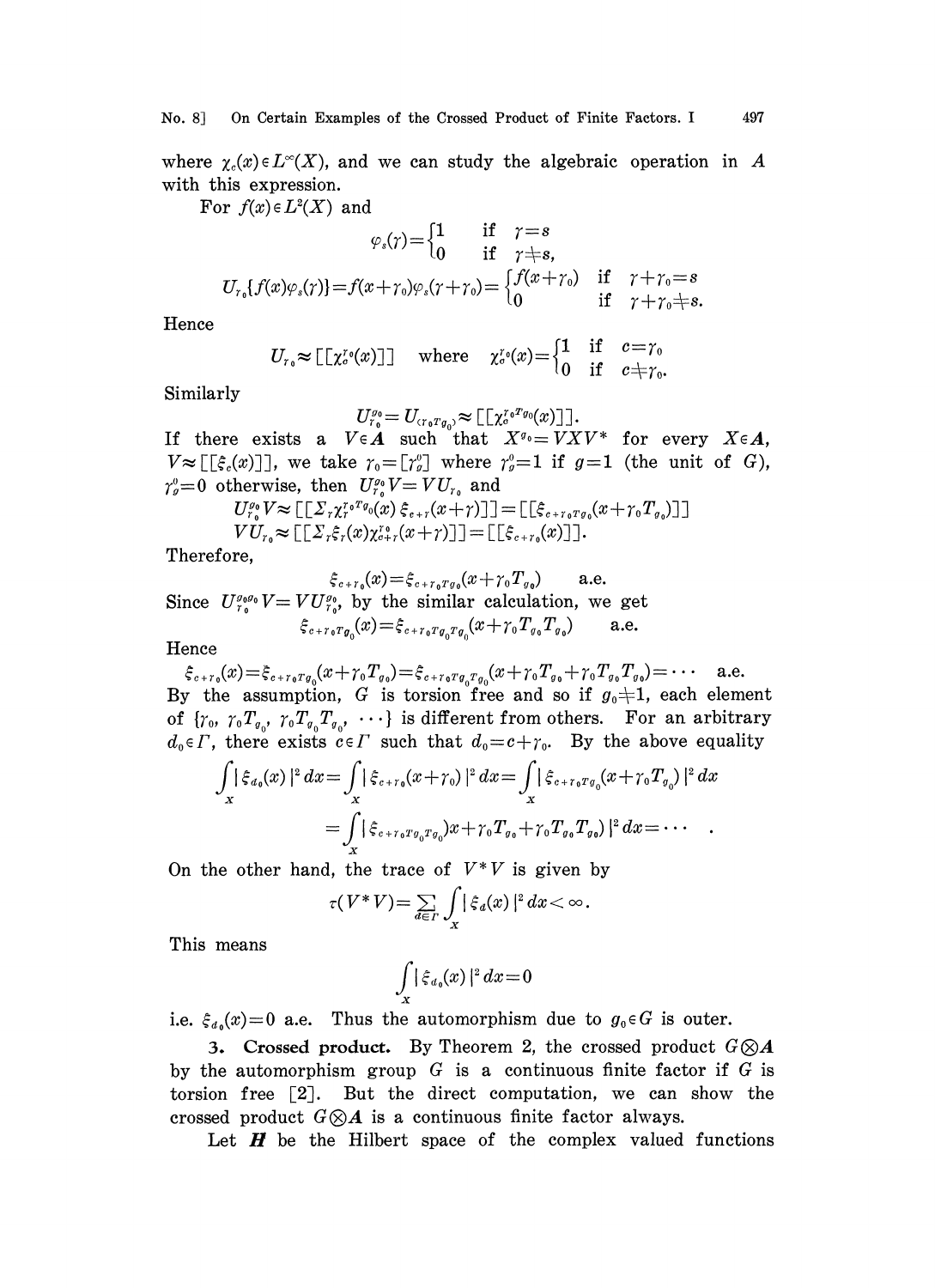$F(g, \gamma, x)$  on  $G \times \Gamma \times X$  such that

$$
||F||^2 = \sum_{G} \sum_{\Gamma} \int_{x} |F(g,\gamma,x)|^2 dx < \infty.
$$

On  $H$ , we define

$$
\overline{L}_{\varphi} : \overline{L}_{\varphi} F(g, \gamma, x) = \varphi(x) F(g, \gamma, x) \quad \text{for} \quad \varphi(x) \in L^{\infty}(X),
$$
\n
$$
\overline{U}_{r_0} : \overline{U}_{r_0} F(g, \gamma, x) = F(g, \gamma + \gamma_0, x T_{r_0}) \quad \text{for} \quad \gamma_0 \in \Gamma,
$$
\n
$$
\overline{U}_{g_0} : \overline{U}_{g_0} F(g, \gamma, x) = F(g g_0, \gamma T_{g_0}, x T_{g_0}) \quad \text{for} \quad g_0 \in G.
$$

The von Neumann algebra generated by these operators is specially isomorphic to  $G \otimes A$  stated in the previous paper. The element

 $F(g,\gamma,x){=} \begin{cases} 1 & \quad \text{if} \quad \gamma{=}0 \ \text{ (unit of } \varGamma), \ g{=}1 \ \text{ (unit of } \,G) \ 0 & \quad \text{otherwise} \end{cases}$ 

gives a trace element of  $G \otimes A$  [2, 5].

Now in  $\Delta = G \times \Gamma = \{(g, \gamma) \mid g \in G, \gamma \in \Gamma\}$ , we define

$$
(g,\gamma)(h,\delta)=(gh,\gamma T_h+\delta),
$$

then  $\Delta$  becomes a group by this product. The unit of  $\Delta$  is (1,0). The inverse of  $(g, \gamma)=(g^{-1}, \gamma T_{g^{-1}})$ .  $(g, \gamma)$  decomposes into  $(g, 0)(1, \gamma)$ .

Since both  $G$  and  $\Gamma$  are identified with measure preserving transformation groups on X, by the correspondence  $(g, \gamma) \rightarrow T_qT_r$ , I itself is mapped isomorphically to the measure preserving transformation group on X. That is,  $\Delta$  is seen as the transformation group on X composed by the measure preserving transformations belonging to G and  $\Gamma$ . As  $\Gamma$  acts ergodic on  $X$ ,  $\Delta$  itself acts ergodic too. The von Neumann algebra  $R(X, \Delta)$  constructed by the Murray-von Neumann method for the measure space  $X$  and the measure preserving transformation group  $\Delta$  is a continuous finite factor [4, pp. 143-144].

THEOREM 3.  $G \otimes A$  is a continuous finite factor.

Proof. By the construction, the Hilbert space  $\tilde{p}$  on which  $\mathbf{R}(X, \Delta)$ acts is given by functions  $F(\delta, x)$  on  $A \times X$  such that

$$
\sum_{\delta\in\varDelta}\int_{\bf v}|F(\delta,x)|^2\,dx\!<\!\infty\;\! .
$$

Since  $\delta = (g, \gamma) \in \Delta = G \times \Gamma$ ,

$$
\sum_{\delta}\int_{X}\big|F(\delta,x)\big|^{2} dx = \sum_{g}\sum_{\gamma}\int_{X}\big|F((g,\gamma),x)\big|^{2} dx < \infty.
$$

 $\mathbf{R}(X, \Delta)$  is generated from operators such that

 $\mathfrak{L}_{\varphi} \cdot F(\delta, x) = \varphi(x)F((g, r), x) \qquad (\varphi \in L^{\infty}(X))$ 

$$
\mathcal{U}_{\delta_0}: \mathcal{U}_{\delta_0} \cdot F(\delta, x) = F(\delta \delta_0, xT_{\delta_0}) = F((gg_0, \gamma T_{g_0} + \gamma_0), xT_{g_0}T_{\gamma_0}) \quad (\delta_0 \in \Delta).
$$

For  $\delta_0=(1, \gamma_0)$ , we put  $\mathfrak{U}_{\delta_0}=\mathfrak{U}_{\gamma_0}$ , then

$$
u_{\tau_0}\cdot F(\delta,x)=F((g,\gamma+\gamma_0),xT_{\tau_0}).
$$

For 
$$
\delta_0 = (g_0, 0)
$$
, we put  $\mathfrak{U}_{s_0} = \mathfrak{U}_{g_0}$ , then  $\mathfrak{U}_{g_0} \cdot F(\delta, x) = F((gg_0, \gamma T_{g_0}), x T_{g_0})$ .

Therefore we define a unitary transformation  $V$  from  $\tilde{y}$  onto  $H$ such that